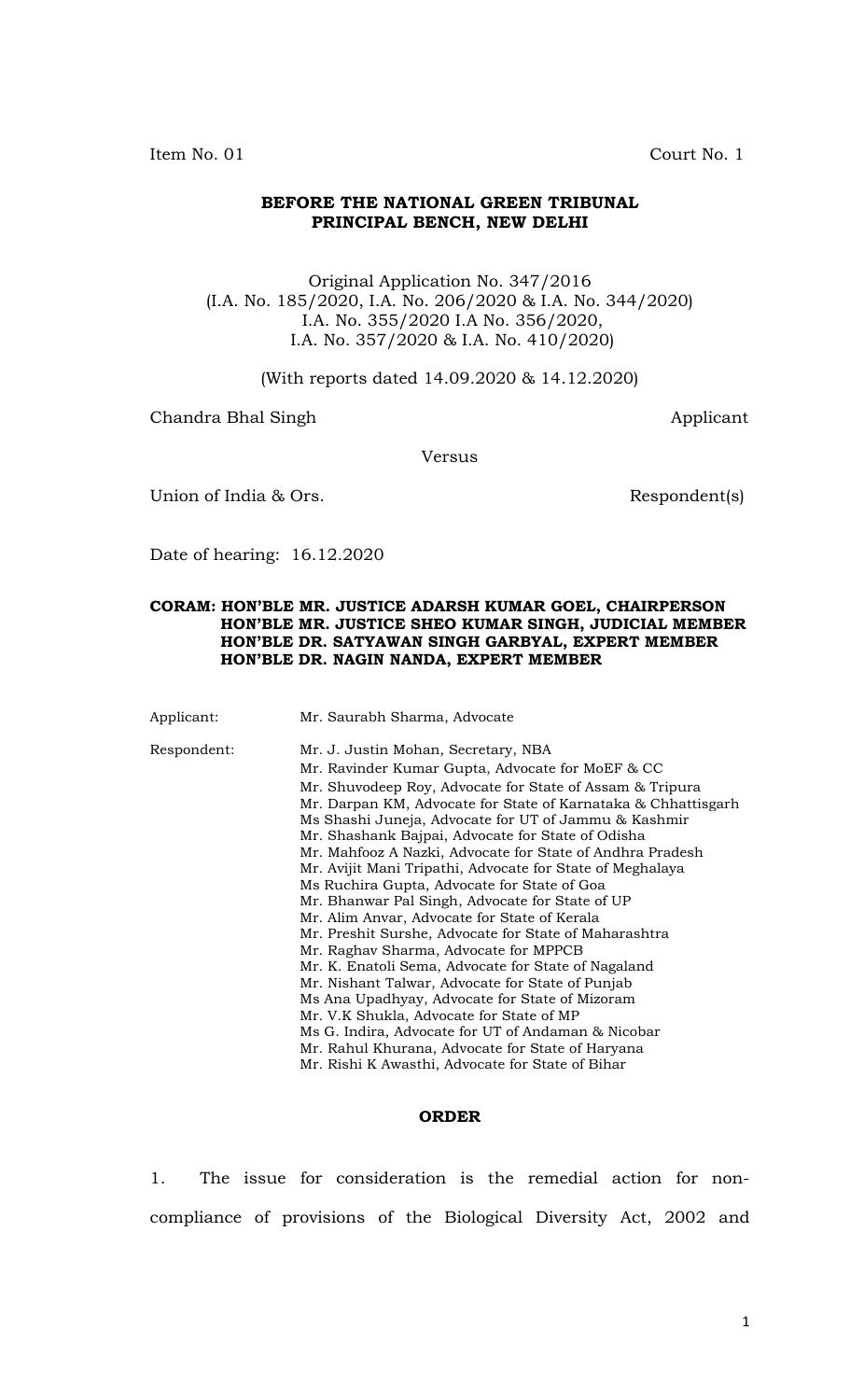Biological Diversity Rules, 2004, including constitution of Biodiversity Management Committees (BMCs) as per Section 41 of the Act and maintaining Peoples Bio Diversity Registers (PBRs) as required under Rule 22(6).

2. The Act was enacted to provide for conservation of biological diversity, sustainable use of its components and fair and equitable sharing of the benefits and for matters connected therewith or incidental thereto with a view to give effect to the United Nations Convention on Biological Diversity (CBD) which came into force on 29.12.1993. The Act seeks to regulate access to biological resources and fair and equitable sharing of benefits arising out of utilization of biological resources by constituting National Biodiversity Authority (NBA) to advice the Central Government and the State Governments on steps towards conservation of biodiversity, sustainable use of its components, equitable sharing of benefits and allied issues. The Act also contains provision for establishment of State Biodiversity Boards to advice the State Government on the subject. The Central Government has to develop national strategies, plans and programmes for conservation and promotion and sustainable use of biodiversity. At local level, every local body has to constitute BMCs. The Rules based on CBD provide that the BMC is to prepare PBRs containing comprehensive information on availability and knowledge of local biological resources, their medicinal or any other use and Traditional Knowledge (TK) associated with them.

3. This Tribunal issued notices to all the States and Union Territories, Boards and Authorities. The matter has been considered on several dates in the last four years. It is not necessary to refer to all the

2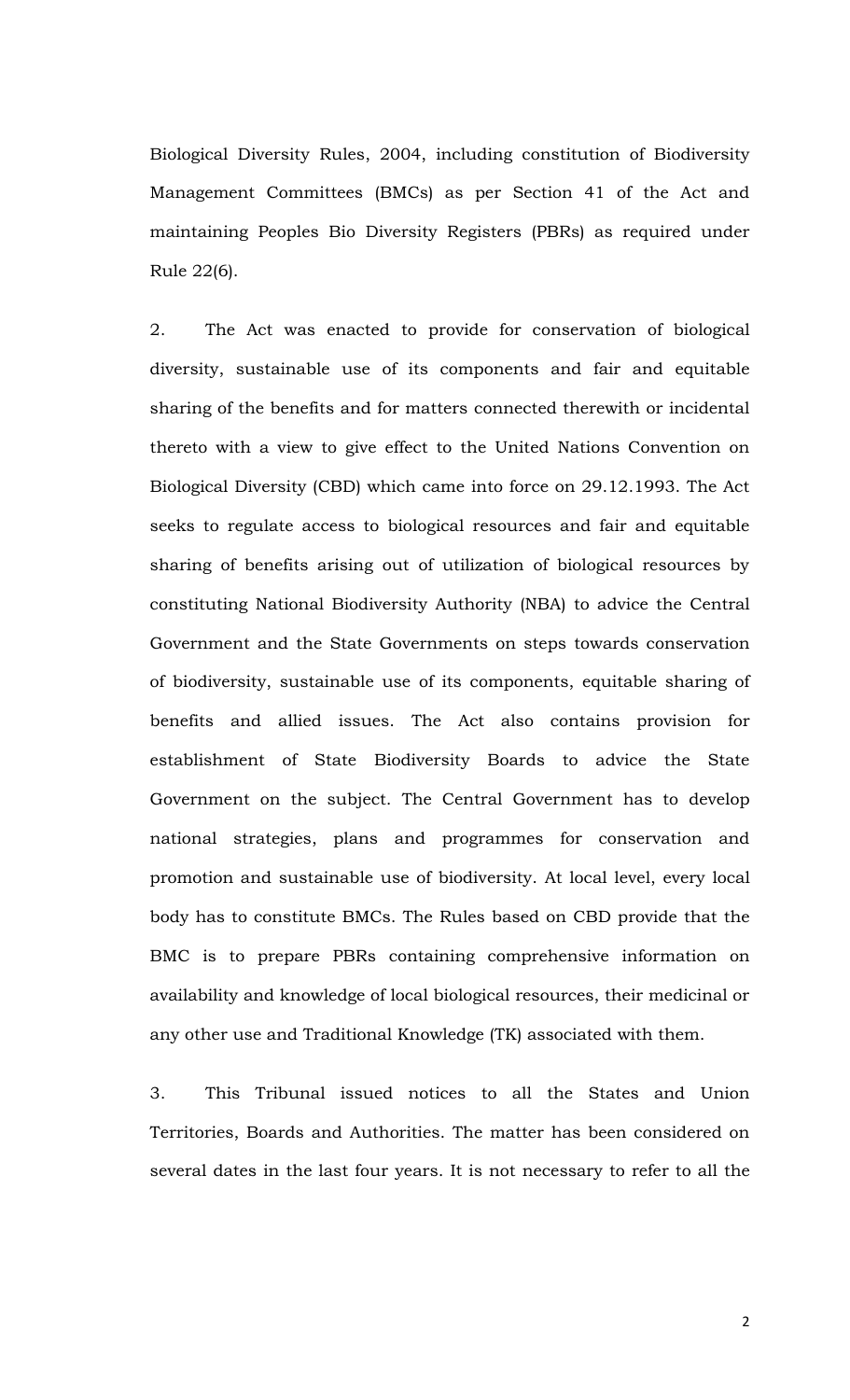proceedings. Some State Boards have filed their respective affidavits mentioning the steps taken for enforcement of the Act and the Rules.

4. Vide order dated 12.04.2019, noticing huge gap in constitution of BMCs and preparation of PBRs, this Tribunal directed the said steps to be completed within three months and a report filed by MoEF&CC. The States which remained non-compliant were asked to furnish their explanation.

5. The matter was thereafter considered on 09.08.2019 in the light of the report of MoEF&CC dated 02.08.2019. The Tribunal observed:-

- *" 5. A report dated 02.08.2019 has been filed by the MoEF&CC to the effect that the Principal Secretaries of Panchayat Raj and Rural Development Departments were asked to expedite the setting up of the BMCs and three regional meetings were held with all the States and the State Biodiversity Boards. The statistics show that as against the need to constitute 317519 BMCs, 155838 BMCs have been constituted and 6868 PBRs have been documented, while 1692 PBRs are still in progress. The BMCs constituted are about 50%. The number of PBRs appears to be less than the PBRs reported earlier.*
- *6. Having regard to the laudable objective to meet the necessity of conservation of biological diversity, delay of more than 16 years in complying with the mandate of law is a matter of serious concern.*
- *7. We regretfully note that the matter on PBR progress noted is 'zero' in the States of Arunachal Pradesh, Bihar, Chhattisgarh, Gujarat, Jammu & Kashmir, Karnataka Madhya Pradesh, Manipur, Rajasthan, Sikkim, Tamil Nadu, Tripura, Uttar Pradesh and West Bengal. On the subject of BMC, there is zero progress in Bihar and Jammu & Kashmir.*
- *8. This inadequate progress is in spite of repeated directions of this Tribunal. We asked all the learned counsel appearing in the matter to suggest a reasonable mechanism for ensuring compliance of law with a penal consequence for any further defaults.*
- *9. India is one of the recognized mega-diverse countries of the world, harbouring nearly 7-8% of the recorded species of the world, and representing 4 of the 34 globally identified biodiversity hotspots. India 5 is also a vast repository of traditional knowledge associated*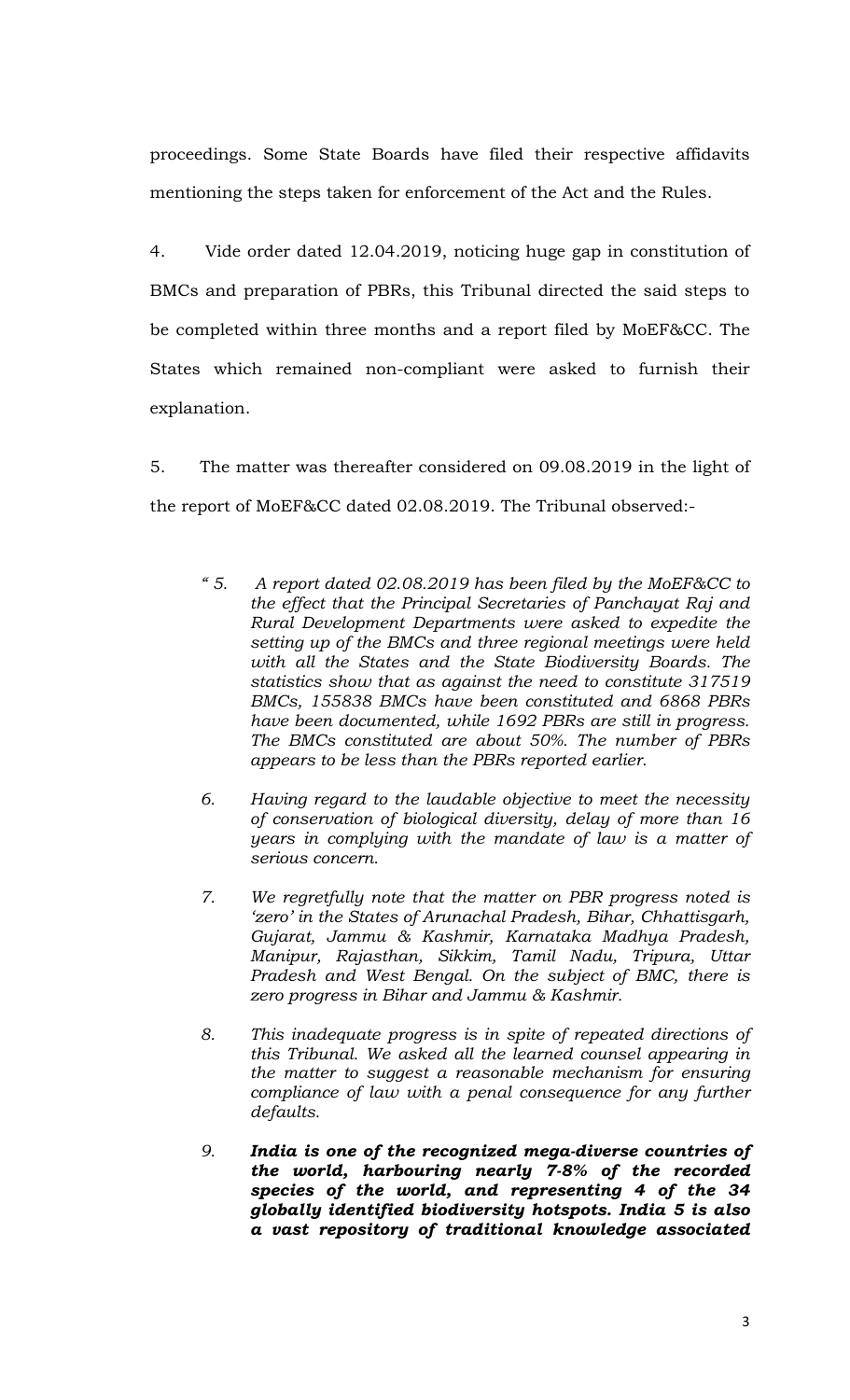*with biological resources. So far, over 91,200 species of animals and 45,500 species of plants have been documented in the ten biogeographic regions of the country. 5 The indigenous and local community are a repository of traditional knowledge and their knowledge and practices help in conservation and sustainable development of the biodiversity. In the past, India has already faced biopiracy6. There is, thus, urgent need to document the knowledge of the local community in the form of PBR.*

- *10. As per certain studies7, PBRs help the State and the local community to become aware of the valuable resources being harvested in their area which can be utilised for the overall social and economic development of the State. Furthermore, PBRs also help in conservation of the traditional practices and knowledge of the local community. Studies on the issue of access and benefit sharing (ABS)8, show that non establishment of BMCs and absence of PBRs deprives the local community of the advantage of the biological resources. PBRs not only document the knowledge, they also help in identification of benefit claimers.*
- *11. In above background, having considered the submissions made by the learned counsels, we direct as follows:* 
	- *(i) The Chief Secretaries of all the States, where the defaults are continuing, may consider giving a warning to the Panchayat Secretaries for their past failures, recording the same in their service record and give direction to the officers who are responsible for the job to ensure compliance with 100% constitution of BMCs and PBRs by 31.01.2020 failing which coercive measures may have to be considered against them. The Chief Secretaries may evolve a mechanism for ensuring a monthly meeting to be attended by the Chairman and Member Secretaries of State Biodiversity Boards, Secretaries, Panchayat, Environment and Forest starting from September, 2019.*
	- *(ii) The States will be accountable for the defaults and required to deposit a sum of Rs. 10 lakhs per month each from 01.02.2020 with the CPCB to be utilized for restoration of the environment. The States will be at liberty to recover the said amount from the persons committing the default.*
	- *(iii) The MoEF&CC and National Biodiversity Authority may hold a review meeting every month from September 2019 till the above task is completed.*
	- *(iv) The MoEF&CC may file a compliance report after collecting the necessary data from all the States on or before 15.02.2020. The Monitoring Committee of the*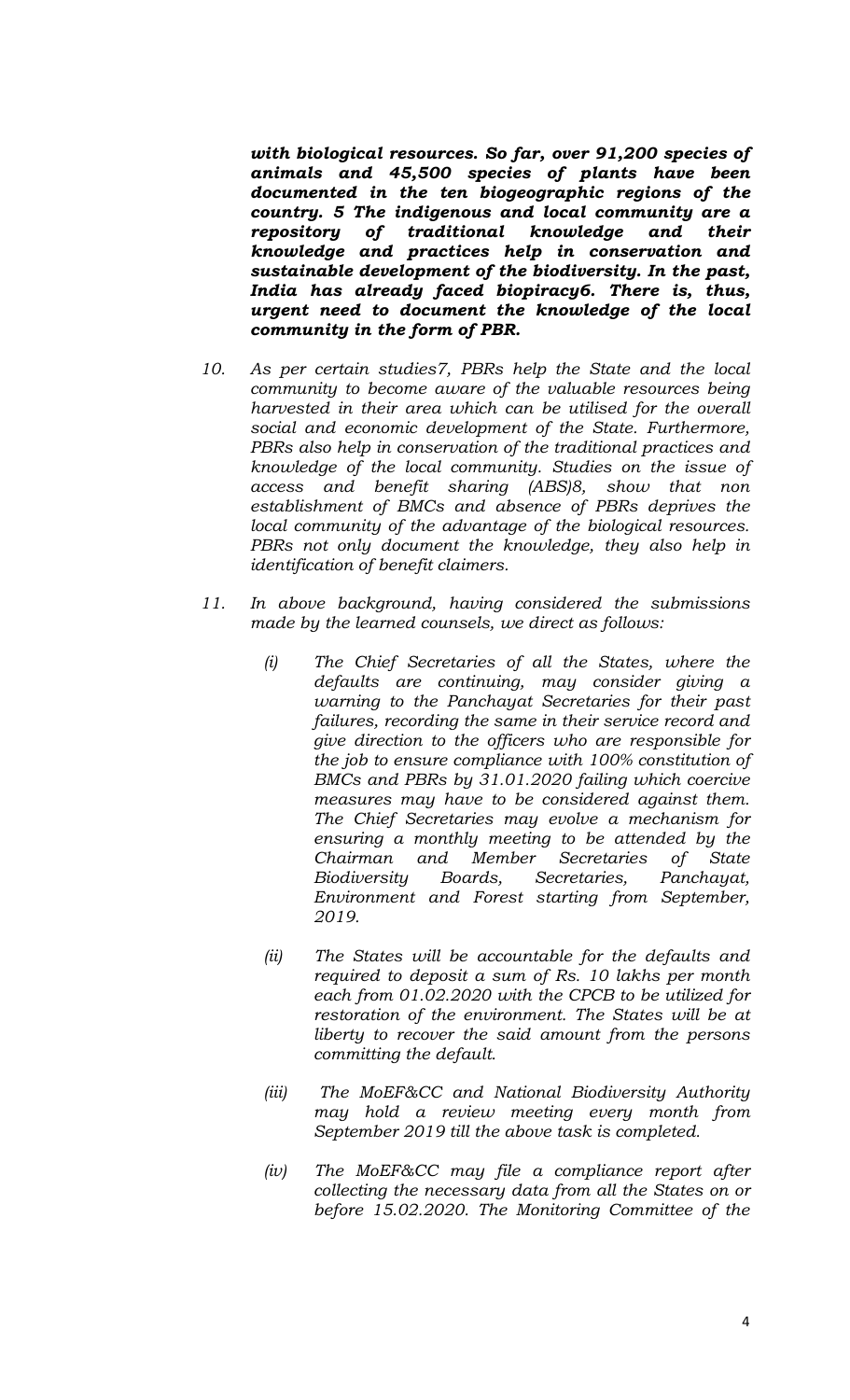*MoEF&CC may oversee the quality of PBRs on sample basis by evolving a suitable mechanism"* 

6. The matter was thereafter reviewed on 18.03.2020 in light of **final report** filed by the National Biodiversity Authority (NBA), Chennai giving the status of formation of BMCs and preparation of PBRs as on 31.01.2020. Since there were still certain defaults, the Tribunal directed payment of compensation for the delay and compliances resulting in damage to the environment. The applications for seeking extension of time were rejected and compensation was directed to be paid for the delay except in respect of the State of Jammu & Kashmir and Ladakh. The direction was also issued to revise the model of PBR and to monitor further compliances. The updated status report was required to be filed.

7. The operative part of the order dated 18.03.2020 is reproduced below:-

*"6. Accordingly, a final report has been filed by the National Biodiversity Authority, Chennai on behalf of the MoEF&CC giving status of the formation of Biodiversity Management Committees (BMCs) and preparation of Peoples Biodiversity Registers (PBRs) in the local bodies as on 31.01.2020. The report inter-alia is as follows:* 

*" As can be seen, there has been an increase of 32.5% in BMC constitution and an increase of 32.7% in PBR formation since the Order of the Hon'ble National Green Tribunal dated 09.08.2019:-* 

| (when the OA was Based on which the January 2020)<br>before the $Tribunal$ had issued<br>filed<br>Hon'ble Tribunal) |                   |                  | $\int$ Orders on 09/08/2019) | As on $26/07/2016$ As on $31/07/2020$ As on $31/01/2020$ |          |  |
|---------------------------------------------------------------------------------------------------------------------|-------------------|------------------|------------------------------|----------------------------------------------------------|----------|--|
| <b>BMCS</b>                                                                                                         | PBRs              | BMCs             | PBRs                         | BMCs                                                     | PBRs     |  |
| formed                                                                                                              | prepared   formed |                  | prepared                     | formed                                                   | prepared |  |
| 9700                                                                                                                | 1,388             | $1,55,838$ 6,868 |                              | 2,43,499                                                 | 95,252   |  |

*3. As already informed in the Interim Report, the National Biodiversity Authority had written to the Chief Secretaries of all States on 08/11/2019 to take necessary action to comply with the Orders of the Hon'ble Tribunal to complete the process of BMC formation and PBR*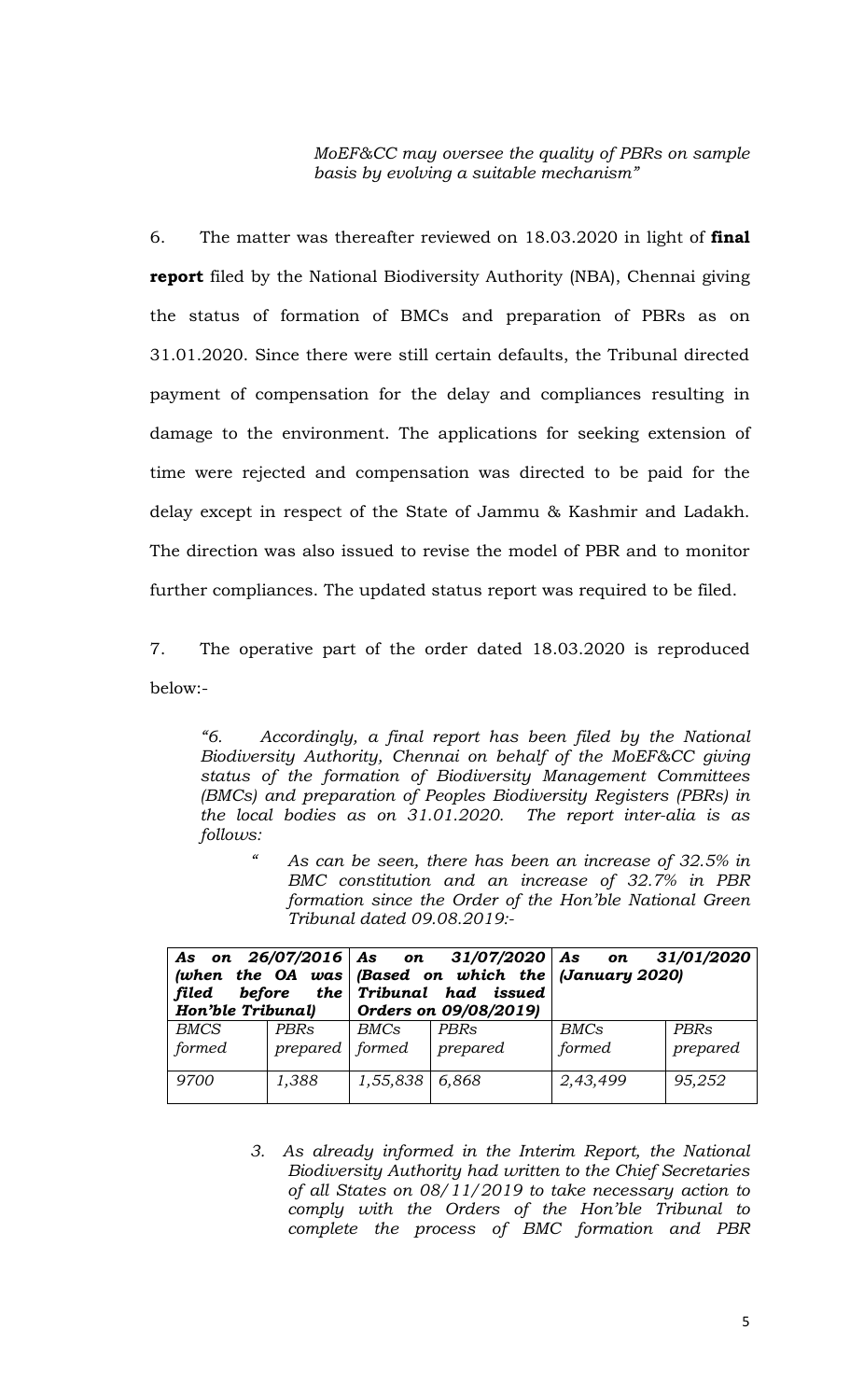*preparation within the stipulated time frame as instructed by the Hon'ble Tribunal.* 

*7. PBR is a dynamic document and it has to capture all the biological resources available in the local body in all the four seasons. Besides evaluating the PBRs. The PBR Monitoring Committee constituted by the NBA based on approval by MoEF&CC would be assisting the SBBs to evolve a mechanism to complete the PBRs in an expeditious manner."* 

*7. We have also perused the written submissions filed on behalf of the applicant on 16.02.2020 commenting about the compliance as follows:* 

- *"4. That a perusal of the Compliance Report dated 13.02.2020 shows that:-* 
	- *(i) Out of 2,75,220 local bodies, BMCs have been constituted in 2,48,140 local bodies. This implies that present compliance rate is more than 90%. In the following States and Union Territories: Assam, Goa, Himachal Pradesh, Kerala, Maharashtra, Sikkim, Tripura and Lakshadweep the compliance with respect to BMC constitution is 100 %.*
	- *(ii) Out of 2,48,140 BMCs, PBRs have been prepared by 95,252 BMCs. This implies that more than 61% of the BMCs are yet to prepare their PBRs. It is important to note that while in the Union Territory of Jammu and Kashmir, State of Bihar and Rajasthan none of the BMCs have prepared their PBRs till date while Uttar Pradesh has achieved 100% target in PBR preparation."*

*8. The applicant has also given comments about the quality of the*  PBRs, status of collection of fees by the BMCs, status of funding of *BMCs and status of access and benefit sharing (ABS).* 

*9. We find that since there are still defaults in the constitution of BMCs and preparation of PBRs within the stipulated time fixed by this Tribunal, the defaulting States are liable to pay compensation in terms of order dated 09.08.2019 from 01.02.2020. The Act was*  enforced in 2002. The Rules came into force in 2004. Any further *delay is not conducive to rule of law. The States cannot be allowed to plead incompetence or inability of carrying out mandate of law, undermining public interest. We may note that in absence of PBRs, regulation for conservation of biodiversity is affected. The Tribunal dealt with a matter in O.A. No. 57/2018 vide order dated 30.07.2019 where concretization within the blue line of Krishna river was found hampering biodiversity at the river bed. The Hon'ble Supreme Court in Civil Appeal No. 6563/2019, Wai Municipal Council v. Jeevitnadi Living River Foundation & Ors., against the above order of NGT, observed, vide order dated 30.08.2019:-* 

*"We are satisfied that concretization has been done within the prohibited zone, which has hampered the ground seepage and biodiversity at the river bed."*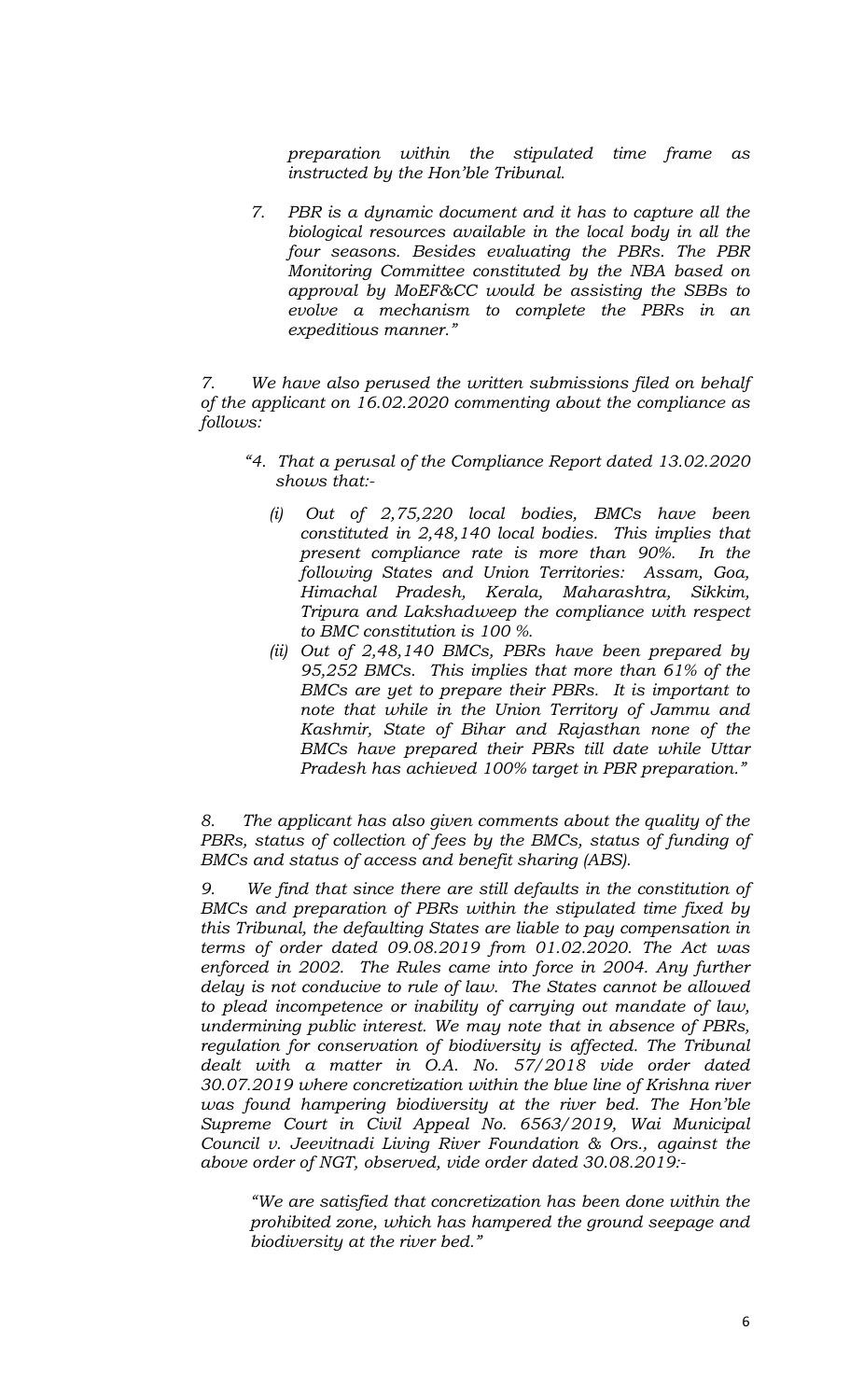*10. There are other similar instances including order of this Tribunal dated 20.02.2020 in O.A. No. 385/2019, Centre for Wildlife v. UOI for preservation of great Indian Bustard by removing powerlines from the flight path of the said bird. This matter was also dealt with by the Hon'ble Supreme Court vide order dated 18.02.2019 in Civil Appeal No. 838/2019, M. K. Ranjitsinh & Ors. V. UOI & Ors. It is not necessary to multiply similar other instances but the fact remains that the issue is great significance and urgency.* 

*11. In view of the above, we do not find any merit in the applications seeking extension of time. The States may ensure compliance and for the delay, compensation has to be paid as already directed. Only exception which may have to be made is for Jammu & Kashmir and Ladakh on account of developments in the wake of Jammu & Kashmir Reorganization Act, 2019 and peculiar situation which prevailed as mentioned in the affidavit dated 11.02.2020 filed on behalf of the UT of J&K. The time in respect of UTs of J&K and Ladakh will stand extended up to 31.10.2020. For delay beyond the said date, compensation at the same rate as applicable to other States/UTs will be payable from 01.11.2020.* 

*In view of the above, I.A. No. 471/2019, M.A. No. 15/2020, M.A. No. 22/2020& M.A. No. 23/2020 are dismissed.* 

*12. We are informed that the National Biodiversity Authority of India has prepared and placed on its website a model PBR for guidance of the States. The said model may be revised in the light of other available models. By way of example, reference is made a model prepared by the State of Nagaland.1 Other similar models may also need to be looked into. The model so revised may be placed on the website within one month from today.* 

*13. The MoEF&CC may continue to monitor the situation and file an updated status report as on 31.08.2020 before 30.09.2020. The stand of the applicant with regard to quality of the PBRs and other issues may be looked into and response filed before the next date by email at judicialngt@gov.in. CPCB may take steps to recover compensation from the defaulting States in terms of earlier orders."* 

8. Accordingly, the NBA, Chennai has filed its final report on 14.09.2020. Prior to the said final report, the NBA filed interim report dated 18.04.2020. The report mentions that regular monthly review meetings were held with the State Biodiversity Boards on the subject of BMC formation and PBR preparation. The process was complete in some of the States while further work is still pending.

<sup>&</sup>lt;sup>1</sup>http://gef-satoyama.net/wp/wp-content/uploads/2017/11/Kivikhu-People%E2%80%99s-Biodiversity-Register.pdf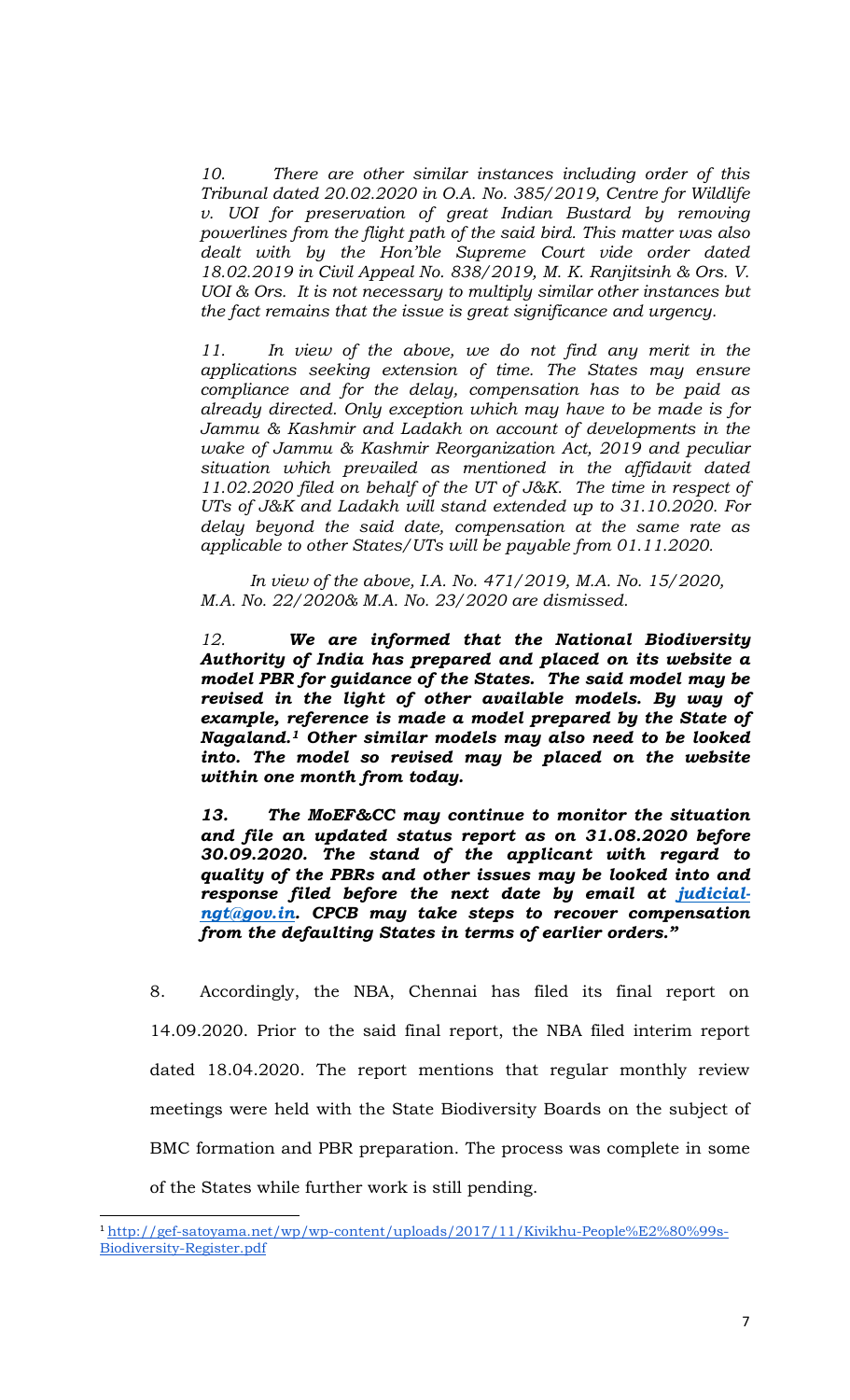9. The status mentioned in the report is as follows:-

 $\alpha$ 

*5. The status of BMC formation and PBR preparation at the time of filing this OA on 26/07/2016 and at the time of Report filed by NBA on 31/01/2020 before the Hon'ble Tribunal and the status report as on 31/08/2020 are stated below. Based on the inputs received from State Biodiversity Boards 96.50% of the BMCs have been constituted and 71 % PBRs have been prepared as on 31st August 2020.* 

| Total                                        | As on<br>BMCs to Details when the OA Details furnished in the based on inputs from<br>be formedwas filed before the Final Report of NBA on the States and UTs)<br>/ PBRs to Hon'ble Tribunal) |             | 26/07/2016As on 31/01/2020As on 31/08/2020<br>13/02/2020 |             |          |          |
|----------------------------------------------|-----------------------------------------------------------------------------------------------------------------------------------------------------------------------------------------------|-------------|----------------------------------------------------------|-------------|----------|----------|
| be<br>prepared<br>in<br>the<br><b>States</b> | BMC<br>Constituted prepared Constituted prepared Constituted prepared                                                                                                                         | <b>PBRs</b> | <b>BMC</b>                                               | <b>PBRs</b> | BMC      | PBRs     |
| 2,75,286                                     | 9,700                                                                                                                                                                                         | 1,388       | 2,43,499                                                 | 95,252      | 2,65,725 | 1,96,015 |

*6. The status of BMCs formed and PBRs prepared in different states are as follows:* 

| $\overline{S}$ .No.      | <b>State</b>         | Number<br>of<br>Local | <b>BMCs</b><br>formed | <b>PBRs</b><br>prepared | Status of completion (in<br>percentage) |                     |
|--------------------------|----------------------|-----------------------|-----------------------|-------------------------|-----------------------------------------|---------------------|
|                          |                      | <b>Bodies</b>         | till date             | till date               | BMC                                     | <b>PBRs</b>         |
| $\mathfrak{1}$           | Andhra<br>Pradesh    | 14216                 | 13612                 | 906                     | 95.75%                                  | 0.67%               |
| $\overline{2}$           | Arunachal<br>Pradesh | 1806                  | 1806                  | 1050                    | Completed                               | 58%                 |
| 3                        | Assam                | 2549                  | 2549                  | 2549                    | Completed                               | Completed           |
| $\overline{\mathcal{A}}$ | Bihar                | 9101                  | 7141                  | 0                       | 78.46%                                  | 0%                  |
| 5                        | Chhattisgarh         | 11301                 | 11301                 | 1246                    | Completed                               | 11%                 |
| 6                        | Goa                  | 205                   | 205                   | 205                     | Completed                               | Completed           |
| 7                        | Gujarat              | 14713                 | 10819                 | 1760                    | 73.53%                                  | 11.96%              |
| 8                        | Haryana              | 6437                  | 6435                  | 6437                    | Completed                               | Completed           |
| 9                        | Himachal<br>Pradesh  | 3371                  | 3371                  | 3371                    |                                         | Completed Completed |
| 10                       | Jharkhand            | 4690                  | 4680                  | 4680                    |                                         | Completed Completed |
| 11                       | Karnataka            | 6554                  | 6495                  | 5081                    | 99%                                     | 77.53%              |
| 12                       | Kerala               | 1200                  | 1200                  | 1034                    | Completed                               | Completed           |
| 13                       | Madhya<br>Pradesh    | 23557                 | 23557                 | 23557                   |                                         | Completed Completed |
| 14                       | Maharashtra          | 28649                 | 28649                 | 25255                   | Completed                               | 97.65%              |
| 15                       | Manipur              | 2282                  | 1907                  | 37                      | 83.57%                                  | 1.94%               |
| 16                       | Meghalaya            | 6471                  | 4573                  | 1050                    | 70.67%                                  | 16.22%              |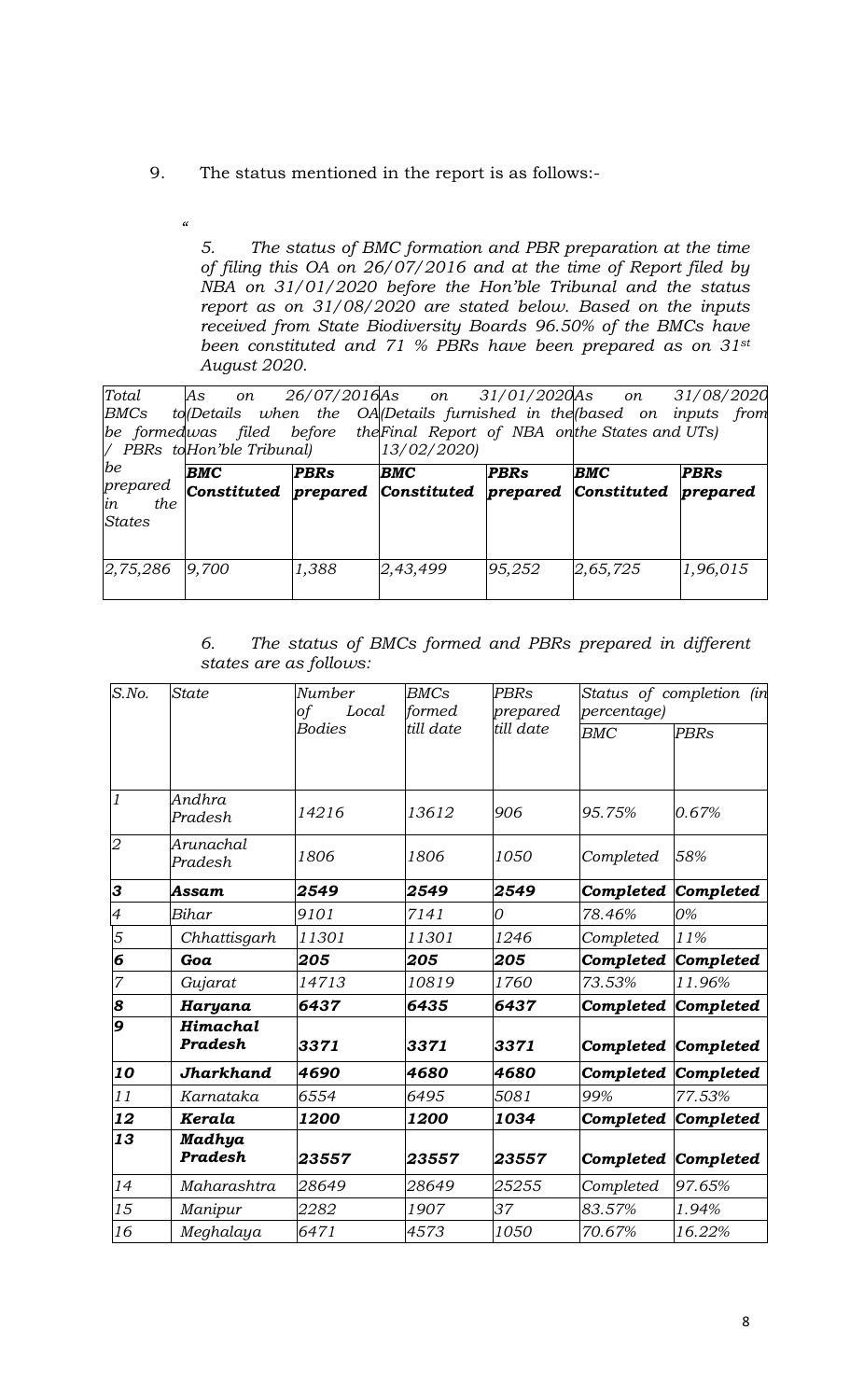| 17                       | Mizoram                    | 894    | 894    | 810    | Completed           | 90.60%    |
|--------------------------|----------------------------|--------|--------|--------|---------------------|-----------|
| 18                       | Nagaland                   | 1238   | 1096   | 1096   | 88.50%              | 88.50%    |
| 19                       | Odisha                     | 7256   | 7090   | 276    | 97.70%              | 3.80%     |
| 20                       | Punjab                     | 13599  | 13599  | 13599  | Completed           | Completed |
| 21                       | Rajasthan                  | 10406  | 10283  | 0      | 98.80%              | 0%        |
| 22                       | <b>Sikkim</b>              | 196    | 196    | 196    | Completed Completed |           |
| 23                       | <b>Tamil Nadu</b>          | 13604  | 13604  | 13604  | Completed Completed |           |
| 24                       | Telangana                  | 13461  | 13461  | 13461  | Completed Completed |           |
| 25                       | Tripura                    | 1264   | 1264   | 1264   | Completed Completed |           |
| 26                       | <b>Uttarakhand</b>         | 7991   | 7991   | 7991   | Completed Completed |           |
| $\overline{\mathbf{27}}$ | <b>Uttar Pradesh 59407</b> |        | 59407  | 59407  | Completed Completed |           |
| 28                       | West Bengal                | 3830   | 3830   | 3424   | Completed           | 89.40%    |
|                          | Total                      | 270248 | 261015 | 196015 |                     |           |

*7. The BMC formation and PBR preparation is complete in all respects in 13 states Assam, Goa, Haryana, Himachal Pradesh, Jharkhand, Madhya Pradesh, Punjab, Sikkim, Tamil Nadu, Telangana, Tripura, Uttarakhand and Uttar Pradesh as reported by these states. In the case of Kerala, the state has reported that as per the Kerala State Biodiversity Rules, 2008, the BMCs are to be formed in Grama Panchayats, Municipalities and Corporations which they had completed prior to the Orders passed by the Hon'ble Tribunal and this fact was brought to the notice of the Hon'ble Tribunal in the Interim Report filed by NBA. Therefore, including Kerala, 14 (fourteen) states have completed the BMC formation and PBR preparation in all respects as on 31/08/2020.* 

*8 The BMC formation has been completed in five states viz. Arunachal Pradesh, Chhattisgarh, Maharashtra, Mizoram and West Bengal. In these states, the PBRs are in different stages of preparation. In respect of Andhra Pradesh, Karnataka, Odisha and Rajasthan, more than 95% of the BMCs have been formed.* 

*9. Some of the North Eastern States have informed that considering the difficult terrain, uniformity in the availability of the biological resources and the thin population in the villages, the necessity of preparing PBRs for each village may not be feasible. Therefore, these states have decided to restrict the number of PBRs to be prepared in their states. For example, Manipur has informed that they have decided to prepare 199 PBRs in their 2282 local bodies adopting a cluster approach.* 

*10. In the case of Jammu and Kashmir and Ladakh, which has now been declared as a Union Territories, the Hon'ble Tribunal has extended the deadline for formation of BMCs and preparation of PBRs till 31st October 2020. In the case of Union Territories, NBA has issued Orders on 31st December 2019 to constitute Union Territory Biodiversity Councils. The work for implementing the provisions of the Biological Diversity Act is being undertaken by the Union Territories and this has been affected due to the prevailing COVID-19 pandemic. Till date, Jammu and Kashmir has reported that 4637 BMCs have been formed out of 4673 local bodies.*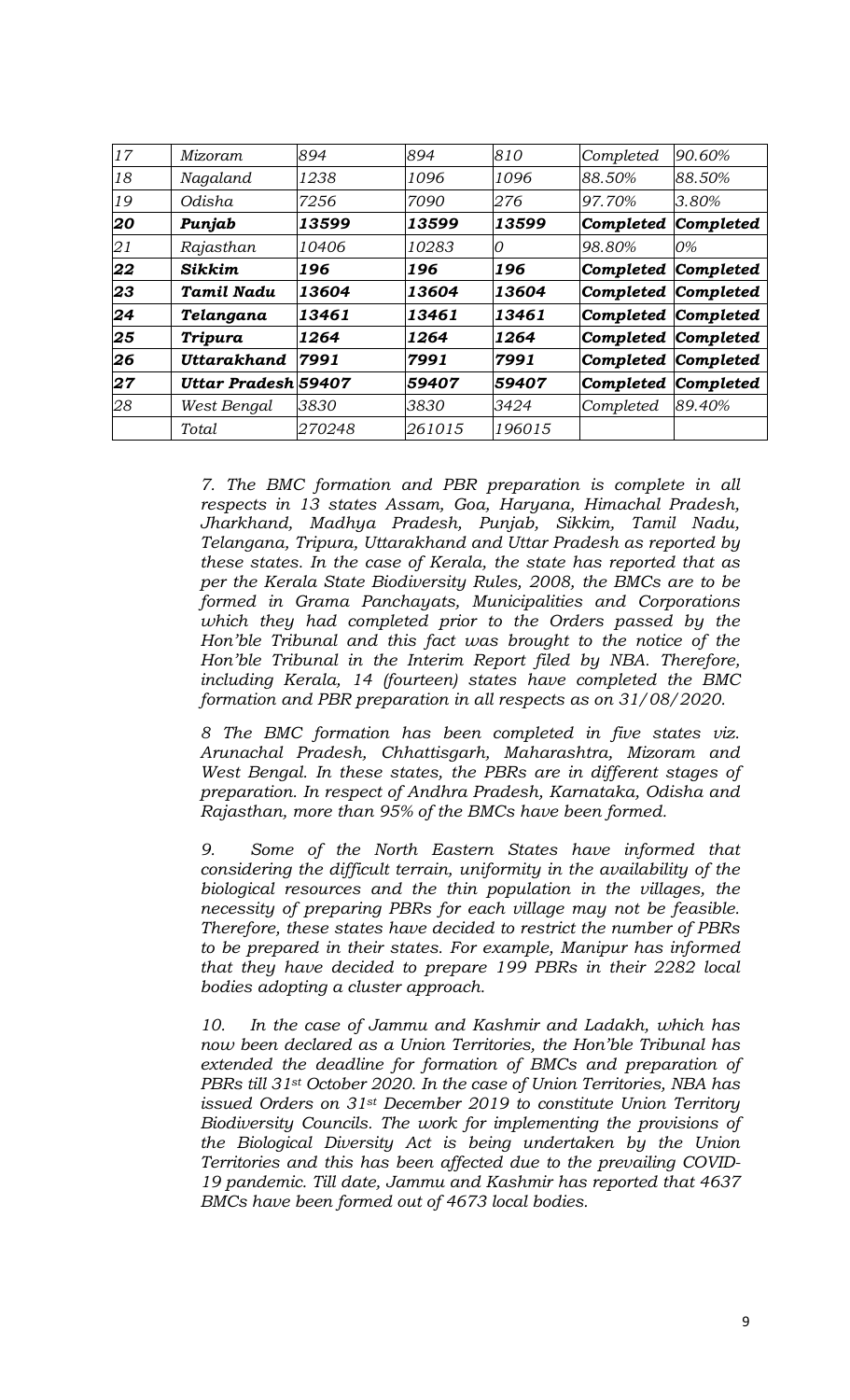*11. During the meetings convened by the National Biodiversity Authority, the States have informed that the BMC formation and*  PBR preparation have been affected on account of the country wide *lockdown due to the COVID-19 pandemic, which restricted the movement of officials and people. Some states have reported paucity of funds for preparing PBRs. The States have requested to waive the penalty imposed by the Hon'ble Tribunal in its Order dated 18/03/2020 and provide another six months' time to complete the process of BMC formation and PBR preparation.* 

*12. The National Biodiversity Authority has circulated the PBR Guidelines to all the states, to document the biological resources in the local bodies. As directed by the Hon'ble Tribunal in its Order dated 18/03/2020, the PBR Guidelines have also been placed in the official website of the NBA. Considering the prevailing COVID-19 situation, NBA has advised the states to commence the preparation of the PBRs based on existing data on biological resources already available with line departments of the concerned states and to update the same once the situation gets normal. The PBR is a dynamic document and the updation process would be a continuous process.* 

*13. The PBR Monitoring committee, constituted vide order NBA/15/30/2019/SBB/NGT dated 20.01.2020 as per the Orders of the Hon'ble Tribunal to evaluate the quality of PBRs had submitted its first report to Ministry of Environment, Forest and Climate Change (MoEFCC). The copy of the same was enclosed in the Interim Report filed before the Hon'ble Tribunal on 18th April 2020. Considering the prevailing COVID-19 pandemic situation, the movement of the PBR Monitoring Committee to evaluate the PBRs in different states has been severely curtailed / stopped.* 

*14. As per the instructions of the Hon'ble NGT, a letter was sent by National Biodiversity Authority to all Chief Secretaries of the States to expedite the formation of BMCs and preparation of PBRs on 30th March 2020. Considering the large number of PBRs prepared, the States were also advised to set up a state level PBR Monitoring committee, which will evaluate the PBRs and support the National Level PBR Monitoring Committee appropriately. This was informed to the Hon'ble Tribunal in the Interim Report filed before the Hon'ble Tribunal on 18th April 2020 enclosing the copies of the letters."* 

10. After the said report, a further report has been filed by the NBA on

14.12.2020 giving the status as on 08.12.2020 as follows:-

 *"* 

*4. The status of BMC formation and PBR preparation in the different states as on 8th December 2020 is enclosed as Exhibit IA & IB, which shows that 2,69,433 BMCs have been constituted and 2,28,543 PBRs have been prepared in different States / UTs.*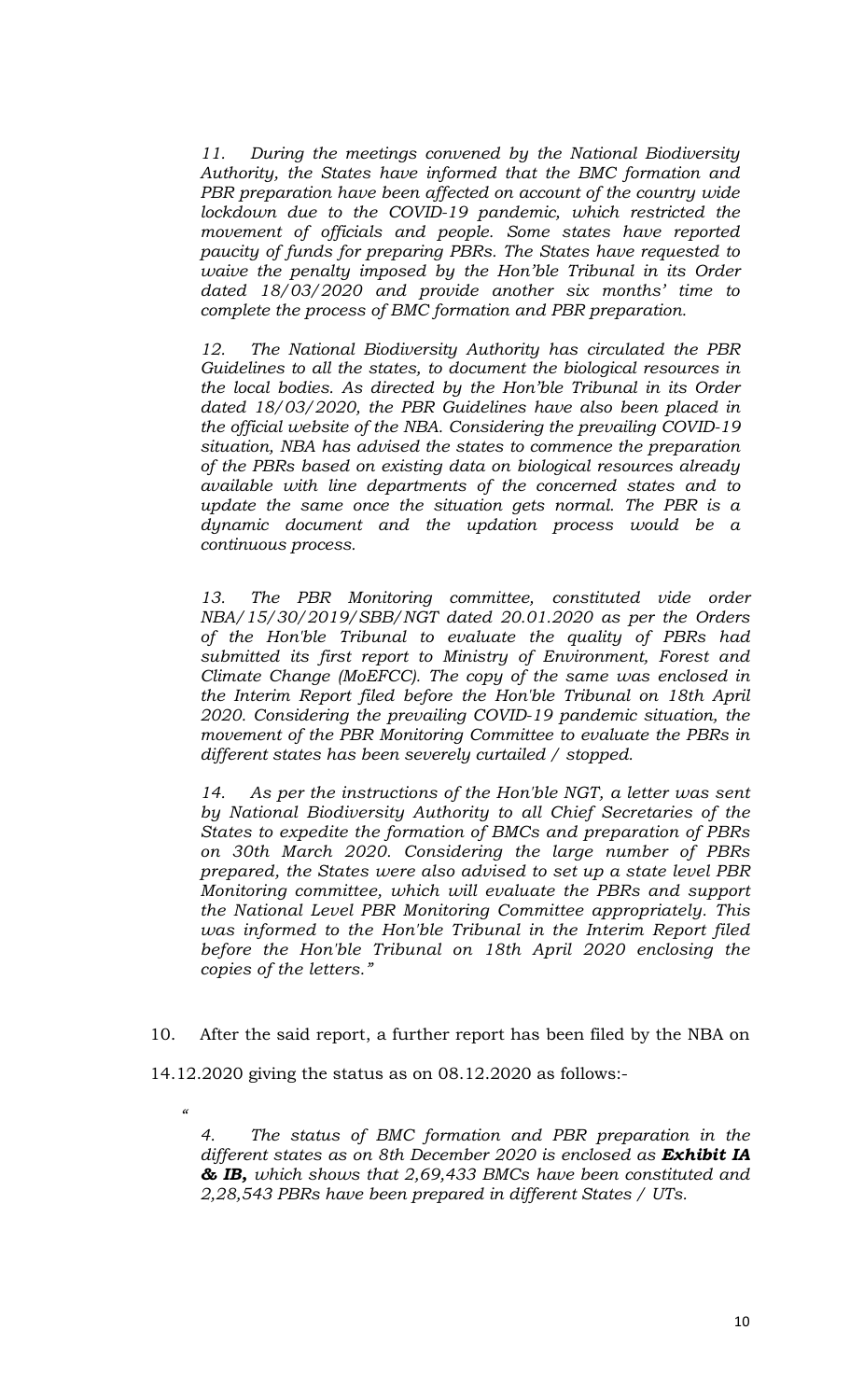*5. It is pertinent to note that the following 21 States/UTs have informed that they have completed the BMC formation and PBR preparation in their respective jurisdiction.* 

*Arunachal Pradesh, Assam, Goa, Haryana, Himachal Pradesh, Jharkhand, Karnataka, Kerala, Madhya Pradesh, Maharashtra, Mizoram, Punjab, Odisha, Sikkim, Tamil Nadu, Telangana, Tripura, Uttarakhand, Uttar Pradesh, Jammu & Kashmir, Lakshadweep* 

*6. The following two (2) States/ UT have informed that they have already completed the BMC formation in their respective jurisdictions and the PBR preparation is on the verge of completion.* 

*Manipur & West Bengal* 

*7. The following ten (10) States/ UTs have informed that they are in an advanced stage of completing the BMCs and PBRs in their respective jurisdictions* 

*Andhra Pradesh, Bihar, Chhattisgarh, Gujarat, Meghalaya, Nagaland, Rajasthan, Ladakh, Andaman & Nicobar Islands, Chandigarh* 

*8. The following three (3) UTs have informed that they are in the process of constitution of BMCs and preparation of PBRs.* 

*Delhi, Puducherry, Dadra and Nagar Haveli and Daman and Diu* 

*9. It is submitted that the States have taken proactive steps to comply with the Orders of the Hon'ble Tribunal. But due to the country wide lockdown on account of the COVID-19 pandemic which has restricted the movement of people in different parts of the country, some states are yet to complete the process. Ministry of Environment, Forest and Climate Change and the National Biodiversity Authority have been closely monitoring the progress of BMC formation and PBR preparation in these states.* 

*10. It is submitted that the states which have not yet completed the process, have informed that action has been initiated to complete the work and the process could not be completed due to state specific constraints like delay in conduct of local body elections, naxalism etc.* 

*11. It is submitted that the National Biodiversity Authority, had delegated its powers to the UTs to constitute Union Territory Biodiversity Councils (UTBCs) on 31/12/2019. Due to the COVID-19 pandemic, there has been delay in completing this process in some UTs. The following UTs viz. Andaman & Nicobar Islands, Chandigarh, Jammu & Kashmir, Ladakh,*  Lakshadweep have constituted the UTBCs till date while in the *remaining, it is in progress.*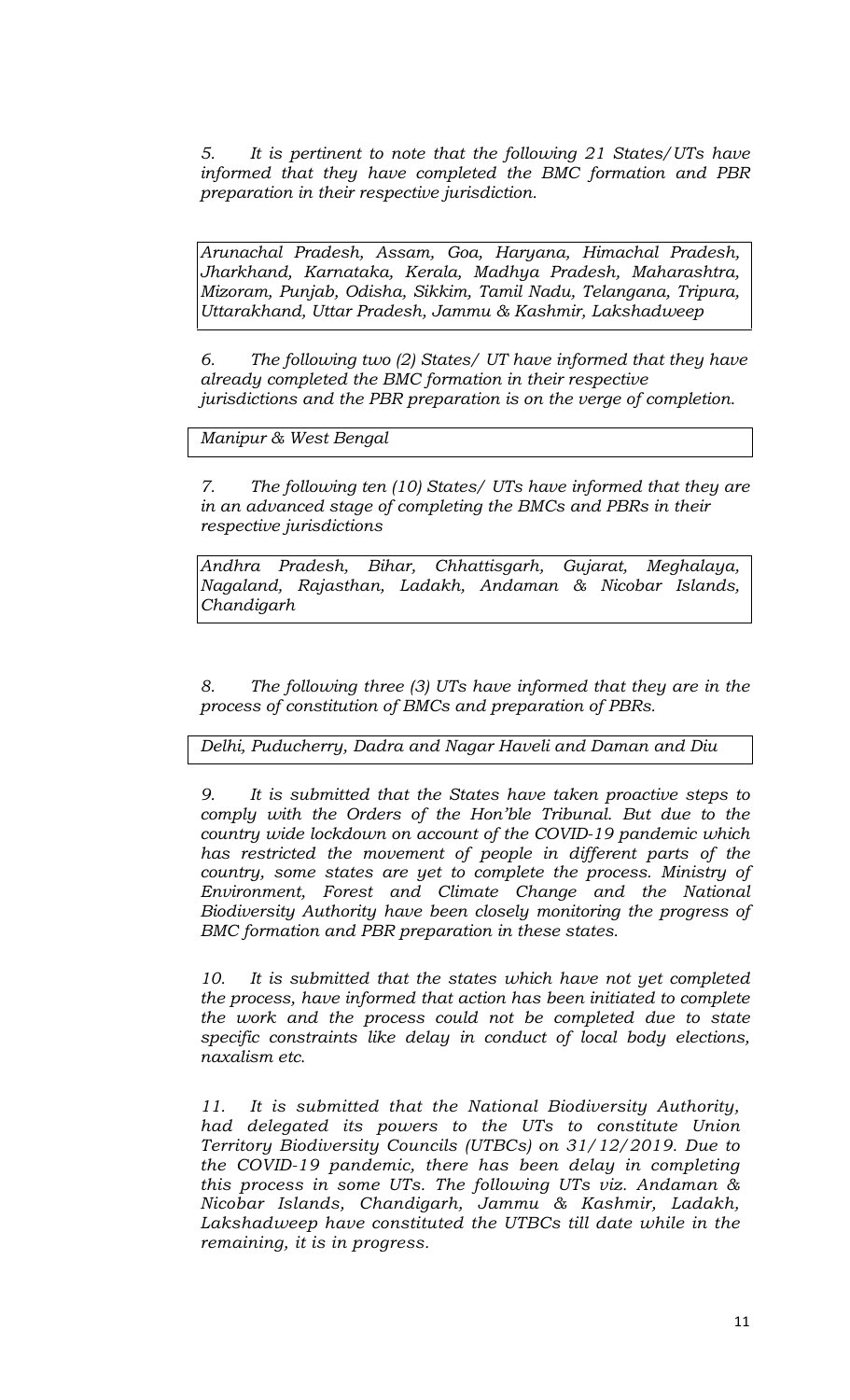*12. It is submitted that the states which have completed the process as per the Orders of the Hon'ble Tribunal have requested to waive of the penalty imposed by the Tribunal from 1st February 2020 as they have taken sincere efforts to comply with the Orders despite the extraordinary circumstances on account of the prevailing COVID-19 pandemic.* 

*13. It is submitted that the states which are yet to fully complete the process of BMC formation and PBR preparation have requested to waive the penalty imposed by the Hon'ble Tribunal and have sought additional time due to the prevailing COVID-19 pandemic and other state specific issues, to fully comply with the Orders of this Tribunal. The Hon'ble Tribunal may please consider the request made by the states to waive off the penalty and grant additional time to fully comply with the Orders of the Hon'ble Tribunal on account of the unprecedented restrictions in the movement of people due to the COVID-19 pandemic."* 

11. Some States have filed applications seeking extension of time on account of the COVID situation and also waiver of requirement to pay compensation for the delay.

12. We have heard learned Counsel for the parties present before us and considered the reports and the submissions in the applications.

13. The Tribunal has already monitored the matter for the last more than four years. There is substantial progress in compliance of the requirements of setting up BMCs and maintaining PBRs. The Member Secretary of the NBA, present during the hearing, has assured the Tribunal that further monitoring will be faithfully conducted by the NBA with all the concerned State Biodiversity Boards and necessary steps for compliance of law will be taken.

14. We also find that in view of COVID situation, it will be necessary to take a liberal view about the delay caused. Accordingly, the time for remaining compliances is extended upto 30.06.2021 and compensation amounts will stand waived if compliances are ensured by that date.